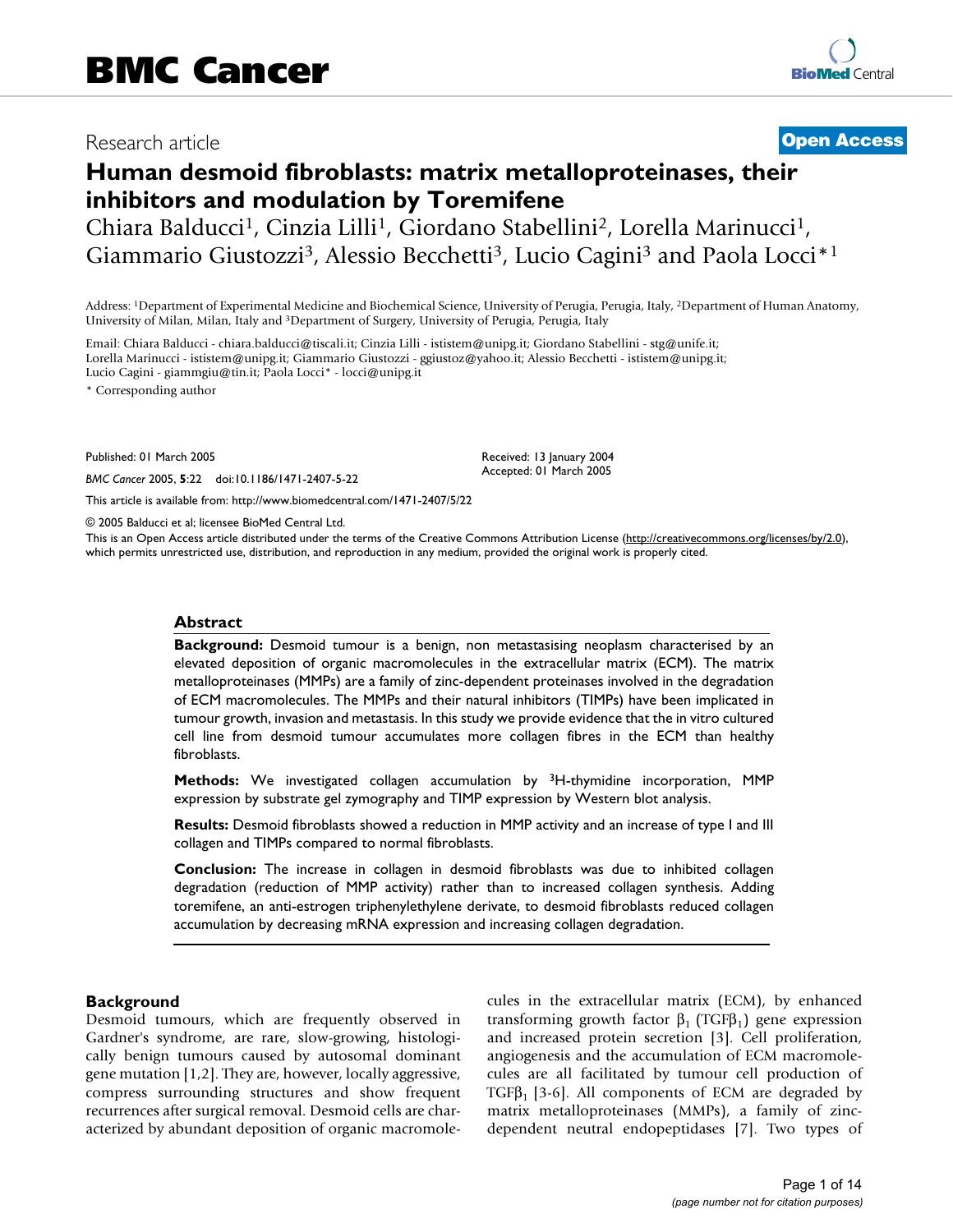MMPs are required for dissolution of interstitial collagen: collagenases and gelatinases [8]. Collagenase-1 (MMP-1), collagenase-2 (MMP-8) and collagenase-3 (MMP-13) are the principal secreted neutral proteinases that initiate degradation of native fibrillar collagens of type I, II, III and V. They all cleave fibrillar collagens at a specific site, resulting in the generation of N-terminal 3/4 and C-terminal 1/4 fragments, which are further degraded by gelatinases [7,9,10]. Gelatinase-A (MMP-2) is expressed by several types of cells, especially fibroblasts, whereas gelatinase-B (MMP-9) is restricted to epithelial cells. MMP-2 and MMP-9 are thought to play major roles in the final degradation of fibrillar collagens after first cleavage by collagenases and denaturation [11]. MMP-2 also cleaves native type I collagen to N-terminal 3/4 and C-terminal 1/4 fragments which are identical to those generated by collagenases [12]. Several different tissue inhibitors of matrix metalloproteinases (TIMPs; TIMP-1 to TIMP-4) have been identified as the major natural inhibitors of MMPs [13]. TIMP-1 and TIMP-2 inhibit the activity of most MMPs [11]. Expression of TIMP-1 is up-regulated at the transcription level by various growth factors such as  $TGF_{1}$ , whereas TIMP-2 is largely expressed constitutively by cultured cells [14]. Our previous studies showed desmoid fibroblasts enhanced deposition of organic macromolecules in the ECM and TGF $\beta_1$  secretion [3]. Even if desmoid cells do not have estrogen receptors [3], adding toremifene, an antiestrogenic triphenylethylene derivate, decreased  $TGFβ<sub>1</sub>$  production and ECM macromolecule accumulation through a mechanism of action that still remains unclear [3,6,15,16]. The present study investigates the rule of MMPs and TIMPs in the desmoid tumour and describes, for the first time, the effects of toremifene on MMPs and TIMPs. The results provided evidence that toremifene reduced ECM accumulation by decreasing collagen synthesis and increasing collagen degradation.

## **Methods**

## *Antiestrogen*

Toremifene (4-chloro-1,2-diphenyl-1-{4-[2-(N,Ndimethylamino) ethoxy] phenyl}-1-butene) citrate was purchased from Farmos (Farmos Group Ltd, Finland).

## *Cell cultures*

Fibroblast cell lines were obtained from patients with Gardner's syndrome and were provided by NIGMS (Camden, N.J.). The GMO 6965 cell line was obtained from phenotypically healthy fibroblasts, and the GMO 6888 cell line was obtained from desmoid fibroblasts. All cell lines were cultured in Eagle's minimal essential medium (MEM) (Sigma, St. Louis, MO) supplemented with 20% fetal bovine serum (FBS) (GIBCO-Invitrogen, Basel, Switzerland), 2% non-essential amino acids (GIBCO), 2 mM L-glutamine, 100 U/ml penicillin and 100 U/ml streptomycin in a humidified 5%  $CO<sub>2</sub>$  atmosphere at 37°C. Confluent cultures were obtained after 48 h of in vitro maintenance. The cells were cultured for 12 h in MEM. The medium was then discarded to avoid serum factor contamination. Toremifene was dissolved in ethanol and all the cultures were maintained in MEM containing ethanol or MEM containing toremifne in ethanol and treated as described below.

## *Cell viability*

Normal (control) and desmoid fibroblasts were cultured for 24 h in MEM and ethanol or MEM containing  $1 \mu$ M toremifene in ethanol (final concentration  $0.1\%$  v/v). Then 50 µl of sterile 0.4% trypan blue solution (final concentration 0.05%) was added to each culture well; cultures were incubated at 37°C for 15 min. Viable cells (trypan blue negative) and dead cells (trypan blue positive) were counted by a Burker chamber.

## *Collagen synthesis*

Confluent cultures of normal (GMO 6965) and desmoid fibroblasts (GMO 6888) were cultured for 3, 24 and 48 h in MEM without serum supplemented L-ascorbic acid (50 µg/ml), β-aminopropionitrile fumarate (50 µg/ml), 8 µCi/ml of 3H-proline (specific activity 35 Ci/mmole, Amersham, Freiburg, Germany) in the presence or absence of 1 µM toremifene. In a second set of experiments desmoid fibroblasts were cultured in MEM supplemented with L-ascorbic acid (50 µg/ml), βaminopropionitrile fumarate (50 µg/ml) for 48 h with or without toremifene. 3H-proline was added for 48 h, for the last 24 and for the last 3 h. At the end of the labelling period collagen was extracted using the method of Webster and Harvey [17]. Samples were digested with pepsin (1 mg/ml) in mild agitation overnight at 4°C. Collagen was precipitated and redissolved in 500 µl cold acetic acid 0.5 M. Total radioactivity was counted in a liquid scintillation counter and expressed as cpm/µg protein.

## *Northern blot analysis of procollagen* α*1 (I)*

Total RNA was isolated from confluent cultures of normal and desmoid fibroblasts maintained for 48 h in MEM alone or supplemented with 1 µM toremifene using the method of Chomczynski and Sacchi [18]. For Northern blot analysis equal amounts of total RNA (20 µg) were electrophoresed on 1% agarose gel containing 0,66 M formaldehyde and transferred on to nylon filters (Hybond N, Amersham). Before blotting, the gel was rinsed in water for 15 min at room temperature and then in 20X SSC (1 X SSC is 0.15 M sodium chloride, 0.015 M sodium citrate, pH 7) for 10 min. Blots were pre-hybridised in 20 ml of a cocktail containing 1 mM EDTA pH 8, 0.25 M  $Na<sub>2</sub>HPO<sub>4</sub>$ pH 7.2 and 7% sodium dodecyl sulfate (SDS) for 4 h at 65°C. Probes were labelled with [α-32P] dCTP (3000 Ci/ mM) by random priming (Amersham RPN 1601). Hybridisation was performed at 65°C overnight using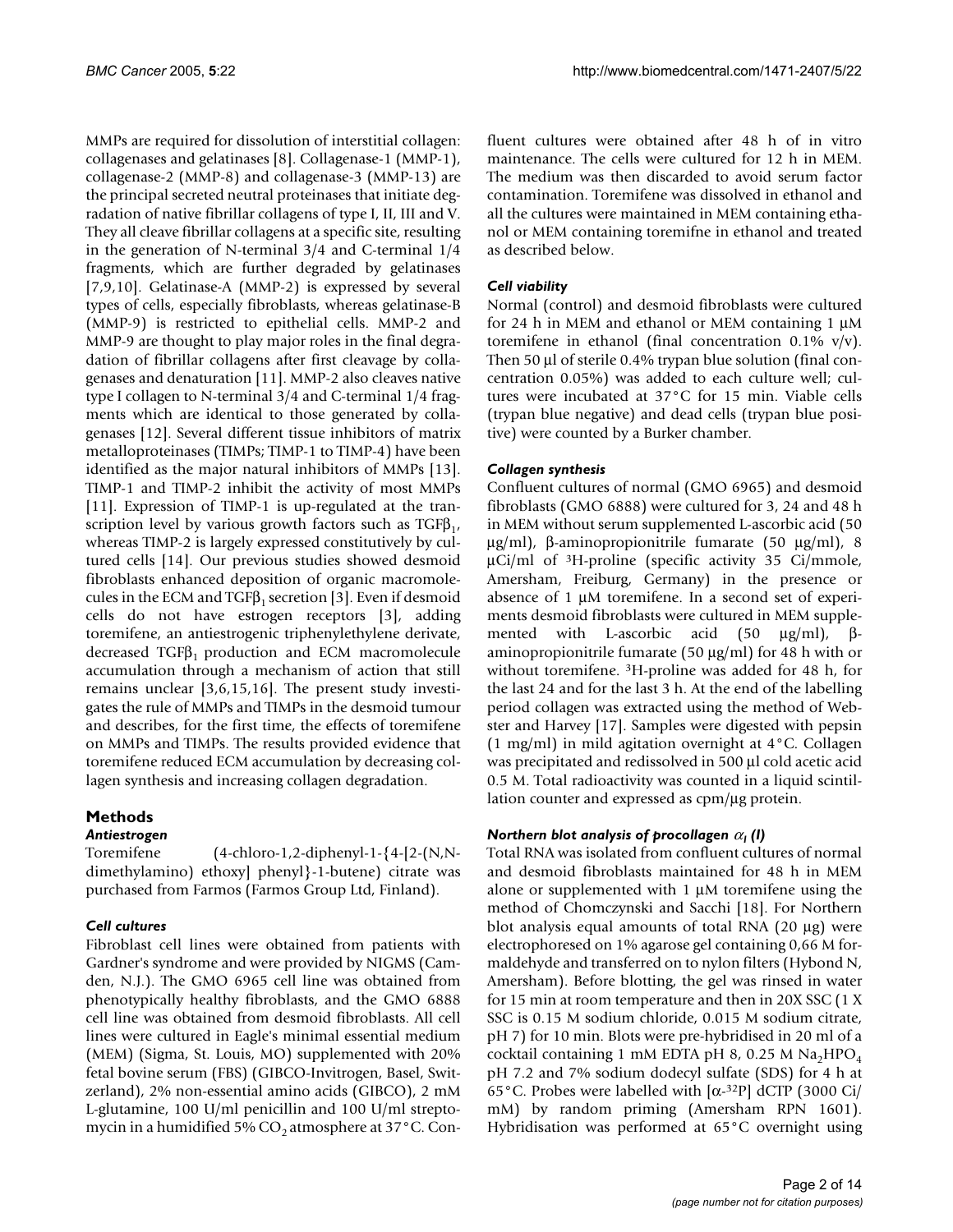106cpm/ml probe in the same buffer used for pre-hybridisation. After hybridisation, the nylon membrane was washed twice in 1 mM EDTA pH 8, 20 mM  $Na<sub>2</sub>HPO<sub>4</sub>$  pH 7.2 and 5% SDS at 65°C (5 min each) and then washed twice with 1 mM EDTA pH 8, 20 mM  $\text{Na}_2\text{HPO}_4$  pH 7.2 and  $1\%$  SDS at  $65^{\circ}$ C (5 min each). The filters were stripped and re-hybridised with a GAPDH probe to assess blot loading. For autoradiography the membranes were exposed to Kodak X-Omat film (Rochester, NY) at -80°C for 1 day. Autoradiographies were analysed by computerised scanning densitometry. Results are expressed as the ratio of procollagen  $\alpha$ 1(I)/control GAPDH densitometry signals.

## *cDNA probes*

A 670 bp Eco RI-Hind III cDNA fragment from human pro-collagen  $\alpha$ 1(I) and a 1.3 kb PstI cDNA fragment from rat glyceraldehyde-3-phosphate dehydrogenase were used as probes in hybridisation [18].

## *Collagenase activity*

Collagenase activity was determined using the method of Khorramizadeh et al., [19]. Confluent normal and desmoid fibroblasts were washed with MEM and cultured for 48 h in MEM or in MEM containing 1 µM toremifene. Proteins in the medium were precipitated by ammonium sulphate 65% w/v; precipitates were collected by centrifugation, dissolved in assay buffer (0.05 M Tris-HCl, 0.2 M NaCl, 5 mM CaCl $_2$ , 0.02% sodium azide, pH 7.4) and then dialysed overnight against the same buffer. The latent procollagenase was activated with trypsin (10 µg/ ml) and then the trypsin was inactivated with soybean trypsin inhibitor (100 µg/ml). Acetic acid soluble type I collagen (25  $\mu$ l of a solution 2 mg/ml) from bovine skin was incubated with the activated collagenase solution for 24 h. The products of the collagen digestion were separated by electrophoresis using 6% acrylamide gel containing SDS. The gels were stained with 0.25% Coomassie brilliant blue G-250 (50% methanol, 10% acetic acid), destained appropriately (40% methanol, 10% acetic acid) and fixed (5% methanol, 7.5% acetic acid). The digestion products were quantified with a computerised scanner.

## *Preparation of conditioned media (CM)*

Confluent normal (GMO 6965) and desmoid (GMO 6888) fibroblasts were washed with 0.9% NaCl and cultured for 12 h in serum-free MEM. This medium was discarded to avoid contamination by serum factors and cells were cultured for the next 24 h in MEM and ethanol (control) or in MEM containing 1 µM toremifene in ethanol (final ethanol concentration  $0.1\%$  v/v). Conditioned media (CM) were collected and centrifuged for 10 min at 350 *g* to remove cell debris, dialysed against bidistilled water for 24 h, lyophilised and used for zymography and Western blot analysis as described below.

## *Collagen and gelatin zymography*

CM were analysed for gelatinases and collagenases by zymography. Samples were separated under non reducing condition on 6% polyacrylamide gels containing 1 mg/ml of gelatin (Sigma Chemical, St Louis; MO, USA) or 1 mg/ ml collagen (Sigma) [20]. In one set of samples the proenzymatic forms were activated using 2 mM aminophenylmercuric acetate (APMA) for 1 h at 37°C. Samples were lyophilised and resuspended in Tris-HCl 0.4 M pH 6.8, SDS 5%, 20% glycerol and 0.03% bromophenol blue. Gels were loaded with 8 µg protein per sample or with 2 µg trypsin and run under Laemmli conditions [21]. After electrophoresis, gels were washed twice in 200 ml of 2.5% Triton X-100 (30 min each) under constant mechanical stirring and incubated in 50 mM Tris-HCl pH 7.5, 5 mM CaCl<sub>2</sub>, 0.02% Brij-35 and 200 mM NaCl at 37 °C for 24 h. Gels were stained with Coomassie brilliant blue G-250. Proteinase activity, observed as cleared (unstained) regions, was converted to dark regions to better observation of bands.

## *Western-blot analysis*

CM were analysed for type I and type III collagen, MMP-1, MMP-2, MMP-9, TIMP-1 and TIMP-2 by Western blotting using specific monoclonal antibodies. Aliquots of CM, containing 50 µg of proteins, were separated on SDS-10% polyacrylamide gels under reducing conditions and transferred on to a nitrocellulose membrane. The membrane was blocked with blocking solution (5% w/v dried skimmed-milk powder in TBS 1X, 2 h at room temperature) and incubated with the specific monoclonal antibody in antibody solution (1% w/v dried skimmed-milk powder in TBS 1X, 2 h at room temperature). Bound antibody was detected with a sheep anti-mouse peroxidaseconjugated antibody in antibody solution. Western analysis was performed using chemiluminescence reagents from Amersham Pharmacia Biotech.

## *Protein determination*

Protein concentrations were determined by the Lowry assay [22] of aliquots of cell lysate.

## *Statistical analysis*

In some experiments, statistical analysis was performed using Student's *t*-test. Data are expressed as the means ± SD of four determinations. In other experiments, the results are reported as means  $\pm$  SD of three separate experiments, each performed in quadruplicate. Statistical analysis was performed by Student's two-tailed *t*-test and by analysis of variance (ANOVA) followed by Sheffe F-test.

## **Results**

### *Cell viability*

The amount of dead cells and viable cells in normal fibroblasts, desmoid fibroblasts and desmoid fibroblasts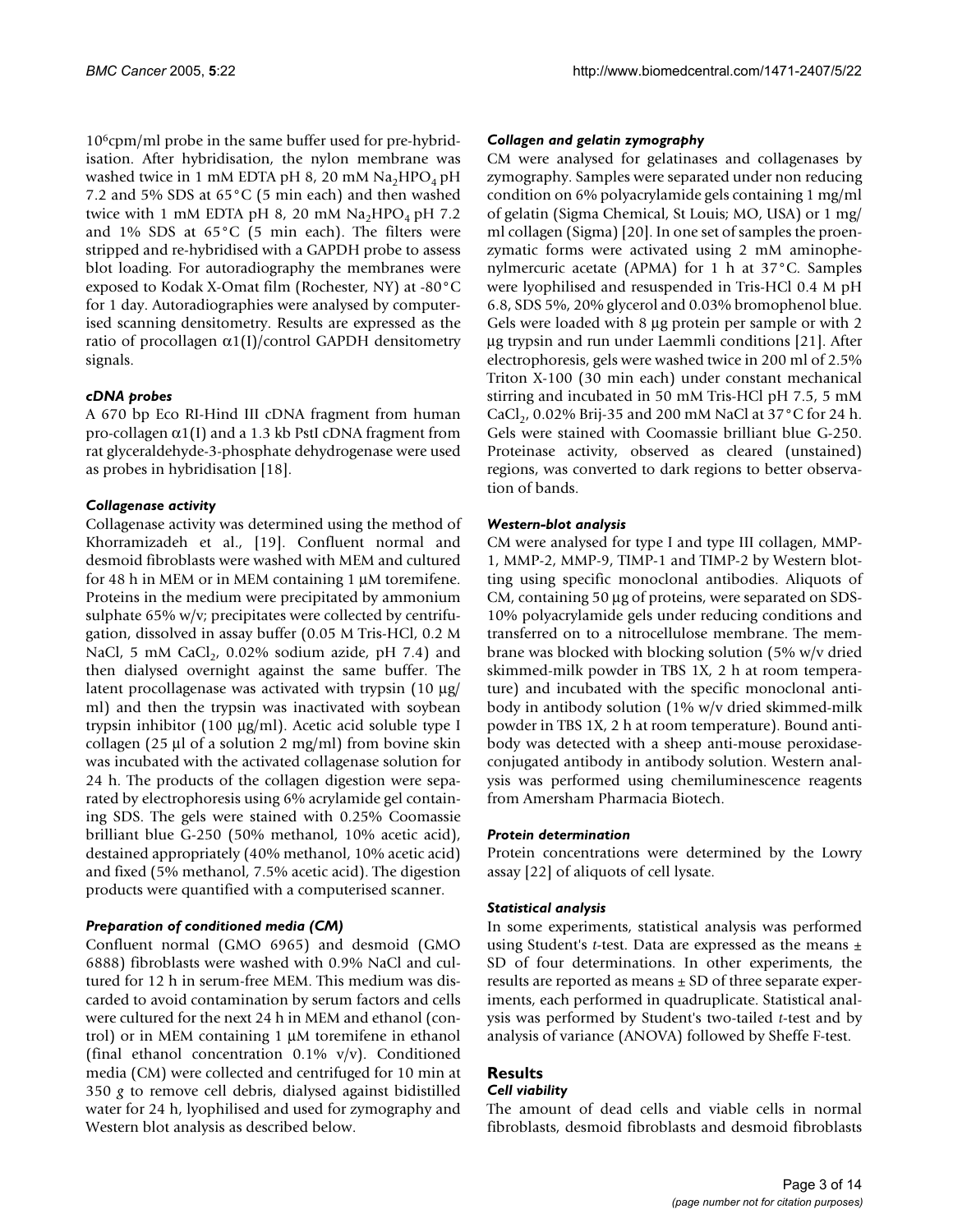#### <span id="page-3-0"></span>**Table 1: Cell viability**

|                                  | Viable cells            | Dead cells   | % of dead cells |
|----------------------------------|-------------------------|--------------|-----------------|
| Normal fibroblasts               | $1.224.805 \pm 56.280$  | $308 \pm 26$ | 0.025           |
| Desmoid fibroblasts              | $1.636.710 \pm 84.105*$ | $29 \pm 4$   | 0.0017          |
| Desmoid fibroblasts + toremifene | $1.393.900 \pm 86.400$  | $161 \pm 15$ | 0.011           |

Fibroblasts were cultured for 24 h in MEM containing ethanol with or without toremifene. Number of viable and dead cells/culture after exposure to trypan blue for 15 min. The values are the means  $\pm$  SD of five cultures. \*Significance vs normal fibroblasts: P < 0.01.

#### <span id="page-3-1"></span>**Table 2: 3H-proline incorporation into collagen fibres**

|                                  | Cells                   | Media                    |
|----------------------------------|-------------------------|--------------------------|
|                                  | 3 h                     |                          |
| Normal fibroblasts               | $1,060 \pm 85$          | $998 \pm 94$             |
| Desmoid fibroblasts              | $885 \pm 60$            | $991 \pm 39$             |
| Desmoid fibroblasts + toremifene | $1,112 \pm 134$         | $837 \pm 36$             |
|                                  | 24h                     |                          |
| Normal fibroblasts               | $2,313 \pm 99$          | $6,523 \pm 388$          |
| Desmoid fibroblasts              | $3,340 \pm 205$ *       | $11,641 \pm 421$ *       |
| Desmoid fibroblasts + toremifene | $2,286 \pm 124^{\circ}$ | $9.962 \pm 644^{\circ}$  |
|                                  | 48 h                    |                          |
| Normal fibroblasts               | $4,262 \pm 280$         | $17,955 \pm 1,073$       |
| Desmoid fibroblasts              | $5,649 \pm 103*$        | $32,988 \pm 1,321*$      |
| Desmoid fibroblasts + toremifene | $3,295 \pm 261^{\circ}$ | $20,407 \pm 980^{\circ}$ |

Fibroblasts were cultured for 3, 24 and 48 h in MEM containing 3H-proline with or without toremifene. Total radioactivity value is expressed in  $c$ pm/mg protein and represents the mean  $\pm$  SD of three determinations, each in quadruplicate. The statistical analysis was performed with analysis of variance (ANOVA). Differences vs normal fibroblasts: F-test significant at \*99%; differences vs desmoid fibroblasts: F-test significant at °99%,  $^{\circ}$ °95%.

plus toremifene was evaluated after 24 h of in vitro maintenance in the presence of trypan blue (Table [1\)](#page-3-0). Granted that the number of intact viable cells was high in all the experimental conditions, desmoid fibroblasts had the highest number of cells/culture and the lowest percentage of dead cells (0.0014%). Treatment of desmoid fibroblasts with toremifene enhanced the percentage of dead cells (0.011%) which, nevertheless, remained lower than in normal fibroblasts (0.025%.).

#### *Effects of toremifene on collagen synthesis*

Collagen synthesis was evaluated after 3, 24 and 48 h of in vitro maintenance in the presence of 3H-proline (Table [2\)](#page-3-1). No significant difference was observed after 3 hours culture. After 24 and 48 h culture collagen production was significantly higher in desmoid than in normal fibroblasts, in both the cellular and extracellular compartments.

The increase was 1.4 fold in the cells and 1.8 fold in the medium after 24 h; 1.3 fold in the cells and 1.8 fold in the medium after 48 h. Adding toremifene significantly decreased collagen synthesis at 24 and at 48 h. The reduction was greater after 48 h (42% in the cells and 38% in the medium). In a second set of experiments desmoid fibroblasts were cultured for 48 h with or without toremifene. The radiolabelled precursor was added for 48 h, in the last 24 h and in the last 3 h (Table 3). Treatment with toremifene had an inhibitory effect at all times. The decrease in total collagen (cells + media) in desmoid fibroblasts treated with toremifene was 28% in the presence of 3H-proline for 48 h, 46% and 52% respectively in the presence of 3H-proline in the last 24 or 3 h of in vitro maintenance (Table 3).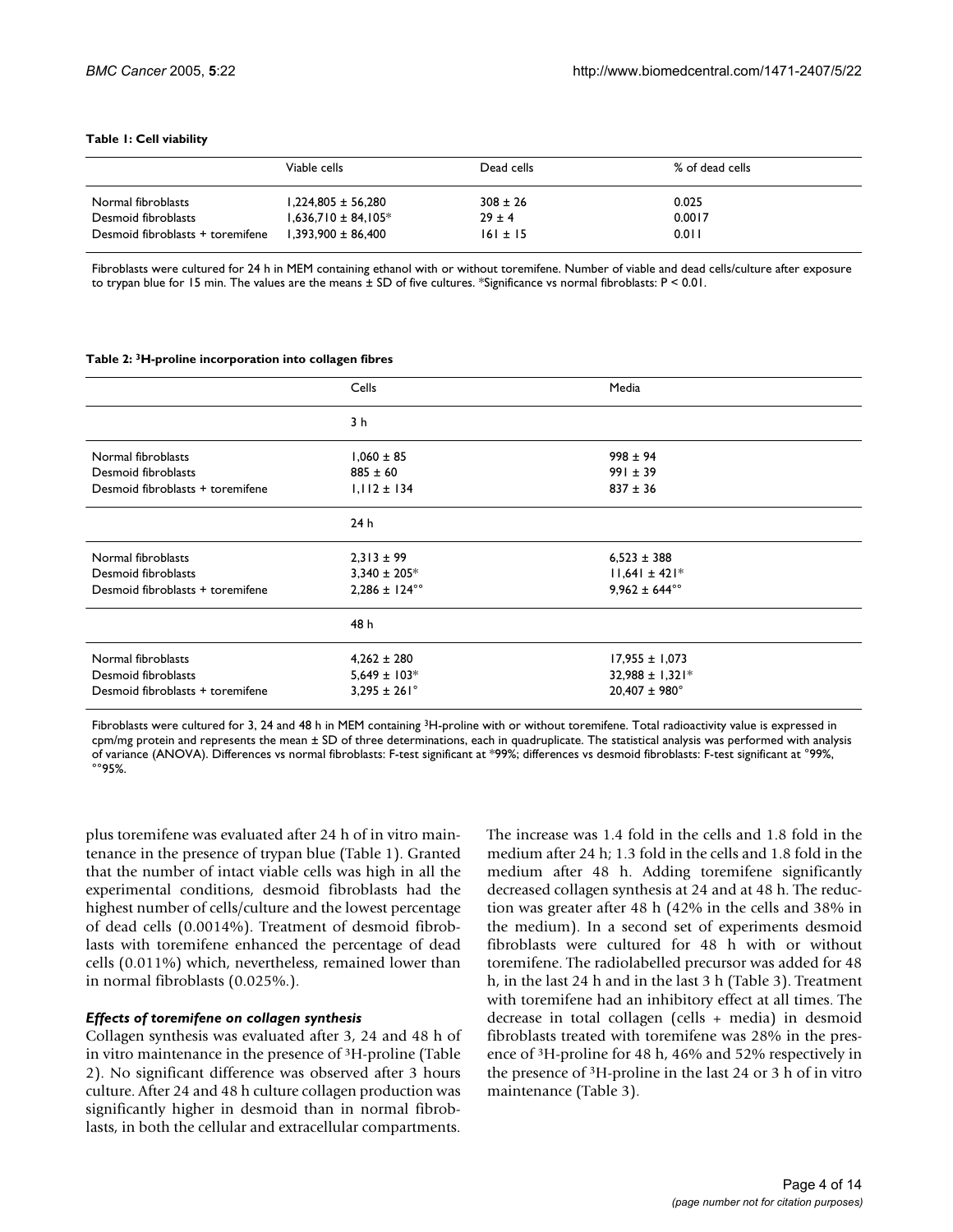|                                  | Cells                   | Media              | Cells + Media |
|----------------------------------|-------------------------|--------------------|---------------|
|                                  | 48 h                    |                    |               |
| Desmoid fibroblasts              | $6.852 \pm 290$         | $33.915 \pm 2.307$ | 40,767        |
| Desmoid fibroblasts + toremifene | $4.243 \pm 361*$<br>24h | $25,097 \pm 814$ * | 29,340        |
| Desmoid fibroblasts              | $4.252 \pm 416$         | $15,423 \pm 1,100$ | 19.675        |
| Desmoid fibroblasts + toremifene | $1.432 \pm 101*$<br>3 h | $9.221 \pm 381*$   | 10.653        |
| Desmoid fibroblasts              | $1.176 \pm 48$          | $1.498 \pm 56$     | 2.674         |
| Desmoid fibroblasts + toremifene | $534 \pm 31*$           | $745 \pm 74*$      | 1.279         |

#### **Table 3: 3H-proline incorporation into collagen fibres**

Fibroblasts were cultured for 48 h in MEM with or without toremifene. 3H-proline was added for 48 h, for the last 24 h and for the last 3 h. Total radioactivity value is expressed in cpm/mg protein and represents the mean ± SD of three determinations, each in quadruplicate. The statistical analysis was performed with analysis of variance (ANOVA). Differences vs desmoid fibroblasts: F-test significant at \*99%.

#### *Procollagen* α*1 (I) mRNA expression*

Northern blots were performed to analyse procollagen  $\alpha_1$ (I) mRNA level in normal and desmoid fibroblasts (Fig. [1\)](#page-5-0). Relative densitometric units were normalised to GAPDH mRNA levels. Normal and desmoid fibroblasts exhibited no significant differences in the steady-state mRNA levels for procollagen  $\alpha_1$  (I). Toremifene down regulated procollagen mRNA expression by 58% in desmoid cells.

#### *Western-blot analysis of type I and III collagen*

Media from normal and desmoid fibroblasts with or without toremifene were analysed by Western blotting to evaluate the presence of type I and III collagen using specific monoclonal antibodies (Fig. [2\)](#page-6-0). Densitometric tracing of the autoradiograms quantified collagen secretion. Desmoid fibroblasts secreted much more type I (1.6 fold) and III (2.2 fold) collagen than normal cells. Toremifene reduced type I and III collagen by 31% and 18% respectively in desmoid fibroblasts.

## *Collagenase activity*

Collagenases, from ammonium sulphate-precipitated proteins of media of normal fibroblasts, desmoid fibroblasts and desmoid fibroblasts treated with toremifene, were incubated with soluble collagen and the digested products were evaluated by gel electrophoresis. Collagenases in the medium of normal fibroblasts digested more  $α_1$  and  $α_2$  chains of type I collagen into their corresponding 3/4 and 1/4 fragments than the collagenase in desmoid fibroblasts (Fig. [3\)](#page-7-0). When band staining intensity was quantified by densitometry, the abundance of the 3/4 and 1/4 products of collagenase digestion was significantly greater in normal than in desmoid fibroblasts. Adding toremifene to desmoid fibroblasts markedly increased collagenase activity as shown by the increased amount of [3](#page-7-0)/4 and 1/4 fragments of  $\alpha_1$  and  $\alpha_2$  chains (Fig. 3).

## *Collagen and gelatin zymography*

Collagen and gelatin zymograms dosed the enzymatic activity of collagenases and gelatinases. Collagen zymogram, reported in Fig. 4 (panel A and B), showed the samples produced a band of 52 kDa corresponding to MMP-1. Densitometric analysis of the counts, assuming the value of normal fibroblasts as 100%, demonstrated 2.3 fold increase in the 52 kDa collagenase activity in desmoid fibroblasts. When desmoid fibroblasts were treated with toremifene, the level of collagenase activity in the media was only minimally affected. No bands were present in trypsin (Fig. 4, panel A, line C), which can degrade gelatin but not collagen, confirming that collagen has been degraded in panel A. The gelatin zymogram (Fig. 4, panel C and D) showed two bands, one of 92 kDa corresponding to MMP-9, the other of 66 kDa corresponding to MMP-2. Desmoid fibroblasts produced the same amount of MMP-9, and larger (about 2 fold) amounts of MMP-2, than normal fibroblasts Adding toremifene to desmoid fibroblasts increased only MMP-2 activity by about 1.32 fold. To verify whether the bands detected in the collagen and gelatin zymography were due only to MMPs, two control gels were washed and incubated in buffers containing 10 mM EDTA. No bands were detected after this treatment, which indicated that the bands obtained in collagen and gelatin zymographies were entirely due to MMP activity. Toremifene addition to desmoid cells was accompanied by no changes in gelatinase activity. One set of samples in collagen and gelatin zymograms was treated with APMA to activate the proenzymes. Activation of the proenzymatic form had no significant effects on collagenase activity (Fig. 4, panel B), but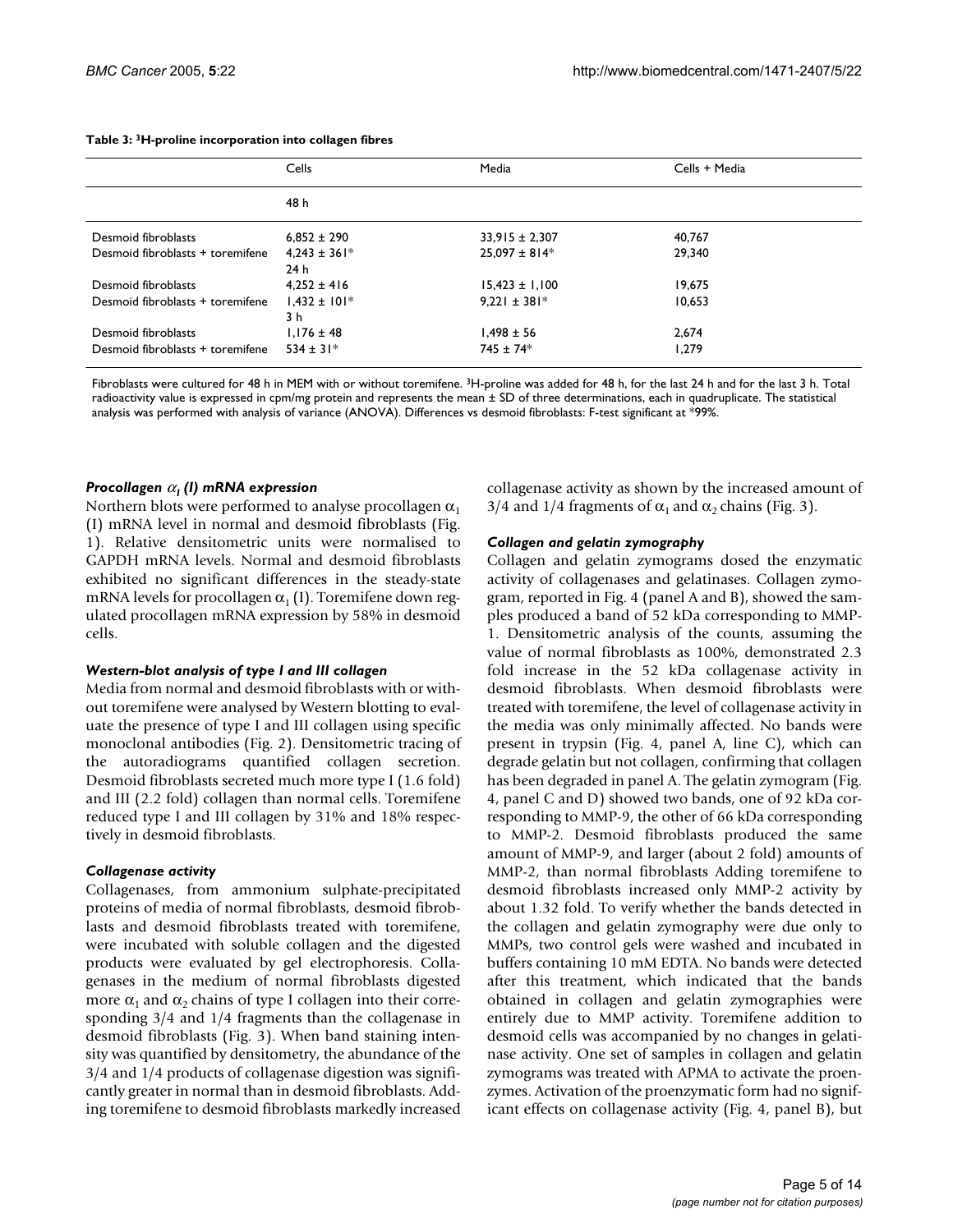<span id="page-5-0"></span>A.



B.

|                                     | Pro-collagen $\alpha_1$ (I)/GAPDH |
|-------------------------------------|-----------------------------------|
| Normal fibroblasts                  | 100                               |
| Desmoid fibroblasts                 | 106                               |
| Desmoid fibroblasts plus toremifene |                                   |

**Expression of procollagen and glyceraldehydes-3-phosphate dehydes-3-phosphate dehydrogenase (GAPDH) mRNA in normal and desmoidelydes-3-phosphate dehydes-3-phosphate dehydrogenase (GAPDH) mRNA in normal and design and desi Expression of procollagen** α**1 (I) and glyceraldehydes-3-phosphate dehydrogenase (GAPDH) mRNA in normal and desmoid fibroblasts.** Panel A: NF: normal fibroblasts; DF: desmoid fibroblasts; DFT: desmoid fibroblasts plus toremifene. Similar results were obtained in four separate experiments. In panel B the absolute counts, obtained by densitometric analysis, were converted to percentages of control value, assuming the untreated level of normal fibroblasts as 100%.

enhanced gelatinase activity in desmoid fibroblasts (Fig. 4, panel D).

## *Western-blot analysis of MMP-1, MMP-2, MMP-9*

The presence of MMP-1, MMP-2, MMP-9 in the media of normal fibroblasts, desmoid fibroblasts and desmoid fibroblasts plus toremifene was evaluated by Western-blot analysis using specific monoclonal antibodies (Fig. 5). Western blot analysis of MMP-1 (Fig. 5, panel A) showed

that the amount of the protein was higher in desmoid (2 fold) and in desmoid than in normal fibroblasts (2 fold). Toremifene exhibited no significant increase of MMP-1 in desmoid cells (about 2.2 fold). MMP-2 (Fig. 5, panel B) showed two bands, the first due to the proenzymatic form (72 kDa) and the second to the active form (66 kDa). MMP-2 was significantly increased in desmoid fibroblasts (2.2 fold) and even more in desmoid fibroblasts plus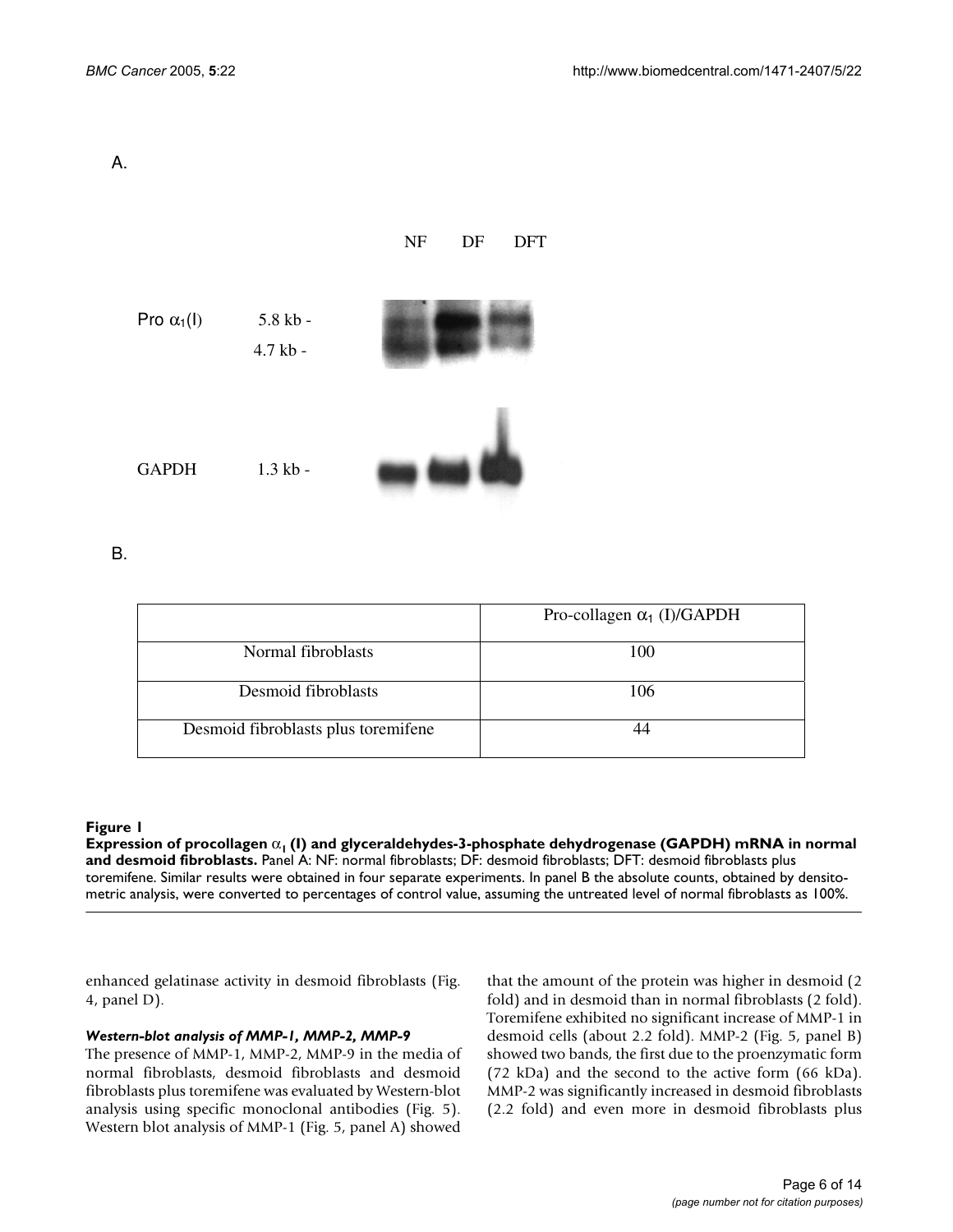<span id="page-6-0"></span>

| А. |                                                 | NF DF<br><b>DFT</b>           |
|----|-------------------------------------------------|-------------------------------|
|    | Type I collagen $95 \text{ kDa} \rightarrow$    |                               |
|    |                                                 | <b>NF</b><br>DF<br><b>DFT</b> |
|    | Type III collagen $110 \text{ kDa} \rightarrow$ |                               |

B.

|                                     | Type I collagen | Type III collagen |
|-------------------------------------|-----------------|-------------------|
| Normal fibroblasts                  | 100             | 100               |
| Desmoid fibroblasts                 | 161             | 220               |
| Desmoid fibroblasts plus toremifene | 110             | 181               |

## Western blot analysis of type I and **Figure 2** III collagen secreted into the medium by normal and desmoid fibroblasts

**Western blot analysis of type I and III collagen secreted into the medium by normal and desmoid fibroblasts.**  Panel A. The samples are as follow: NF normal fibroblasts; DF desmoid fibroblasts; DFT desmoid fibroblasts plus toremifene. Similar results were obtained in four separate experiments. Panel B. The absolute counts, obtained by densitometric analysis, were converted to percentages assuming the level of normal fibroblasts as 100%.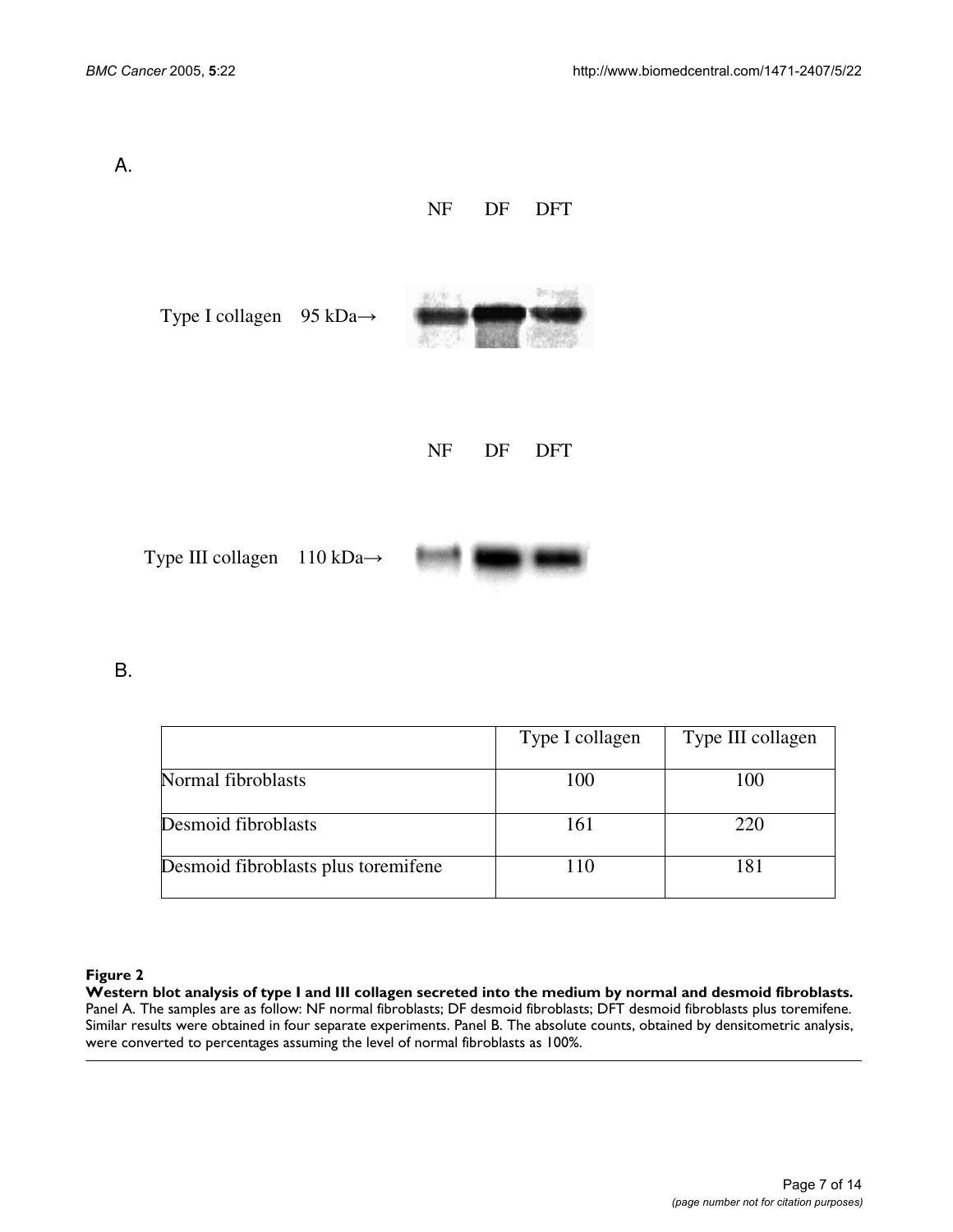<span id="page-7-0"></span>A.



B.

|                            | Normal<br>fibroblasts | Desmoid<br>fibroblasts | Desmoid<br>fibroblasts plus<br>toremifene |
|----------------------------|-----------------------|------------------------|-------------------------------------------|
| $\alpha_1$ (3/4) fragments | 100                   | 22                     | 80                                        |
| $\alpha_1$ (1/4) fragments | 100                   | 25                     | 75                                        |

## **Figure 3** Collagenase activity in media derived from normal, desmoid fibroblasts and desmoid fibroblasts plus toremifene

**Collagenase activity in media derived from normal, desmoid fibroblasts and desmoid fibroblasts plus toremifene.** Panel A. NF: normal fibroblasts; DF: desmoid fibroblasts; DFT: desmoid fibroblasts plus toremifene. Similar results were obtained in four separate experiments. In panel B the quantity of 3/4 and 1/4 fragments of digested collagen was determined by densitometric analysis. The absolute counts were converted to percentages assuming the level of normal fibroblasts as 100%.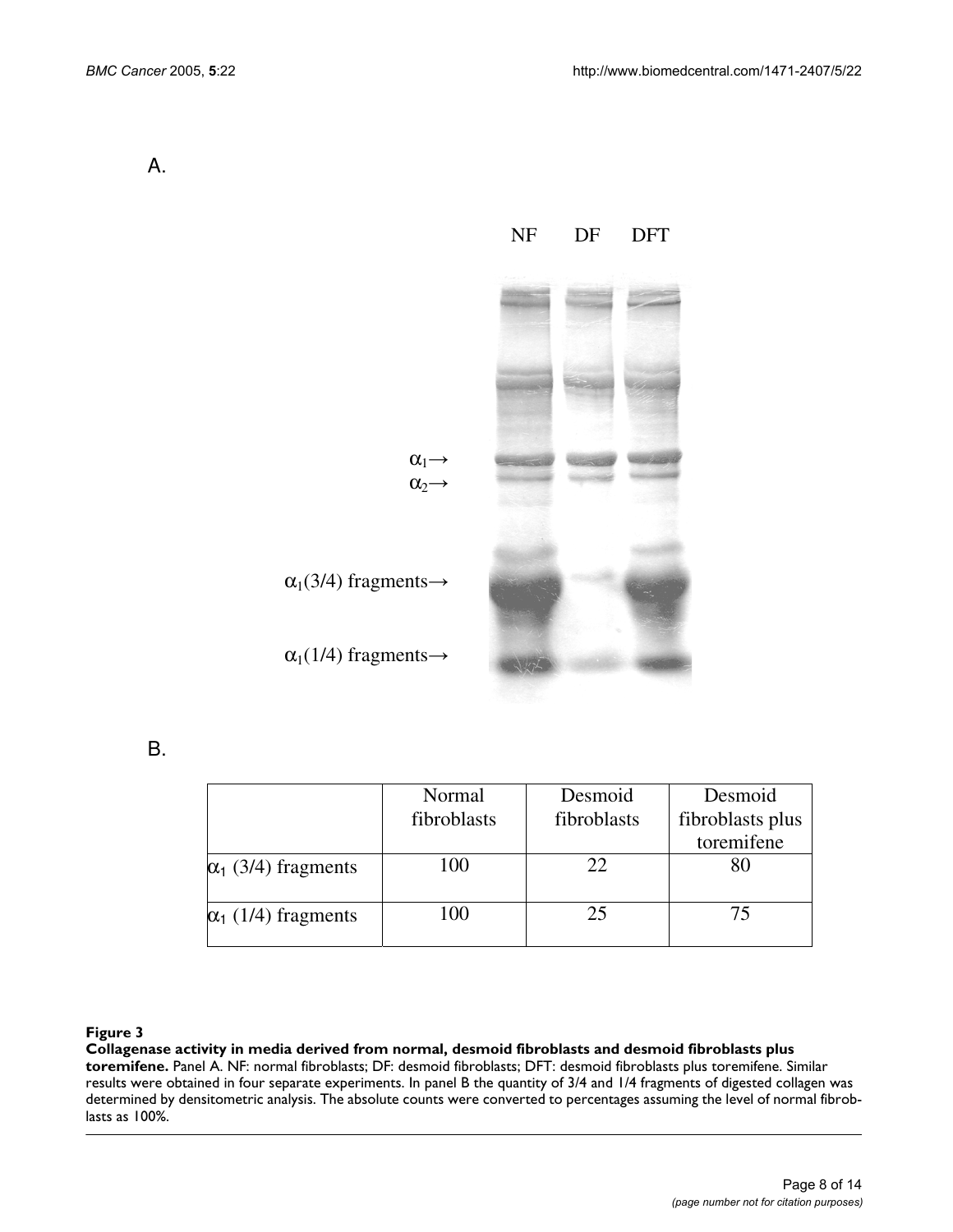A.



B.

|                                        | Non activated | Activated<br>with APMA |
|----------------------------------------|---------------|------------------------|
| Normal fibroblasts                     | 100           | 100                    |
| Desmoid fibroblasts                    | 235           | 236                    |
| Desmoid fibroblasts plus<br>toremifene | 257           | 233                    |

C.



D.

|                                     | Non activated |         | Activated with |         |
|-------------------------------------|---------------|---------|----------------|---------|
|                                     |               |         | <b>APMA</b>    |         |
|                                     | $MMP-2$       | $MMP-9$ | $MMP-2$        | $MMP-9$ |
| Normal fibroblasts                  | 100           | 100     | 100            | 100     |
| Desmoid fibroblasts                 | 195           | 97      | 261            | 105     |
| Desmoid fibroblasts plus toremifene | 259           | 102     | 251            | 98      |

### Zymogram of media from normal fibroblasts, desmoi **Figure 4** d fibroblasts, desmoid fibroblasts plus toremifene

**Zymogram of media from normal fibroblasts, desmoid fibroblasts, desmoid fibroblasts plus toremifene.** Collagen zymogram. One set of samples was treated with APMA to activate the proenzymatic forms. Panel A. NF: normal fibroblasts, DF: desmoid fibroblasts, DFT: desmoid fibroblasts plus toremifene. In the same zymogram an aliquot of samples was activated with APMA: NF: normal fibroblasts, DF: desmoid fibroblasts, DFT: desmoid fibroblasts plus toremifene, C: trypsin. Similar results were obtained in four separate experiments. Panel B. The absolute counts, obtained by densitometric analysis, were converted to percentages assuming the level of normal fibroblasts as 100%. Gelatin zymogram. One set of samples was treated with APMA to activate the proenzymatic forms. Panel C. NF: normal fibroblasts, DF: desmoid fibroblasts, DFT: desmoid fibroblasts plus toremifene. In the same zymogram an aliquot of samples was activated with APMA: NF: normal fibroblasts, DF: desmoid fibroblasts, DFT: desmoid fibroblasts plus toremifene. Similar results were obtained in four separate experiments. Panel D. The absolute counts, obtained by densitometric analysis, were converted to percentages assuming the level of normal fibroblasts as 100%.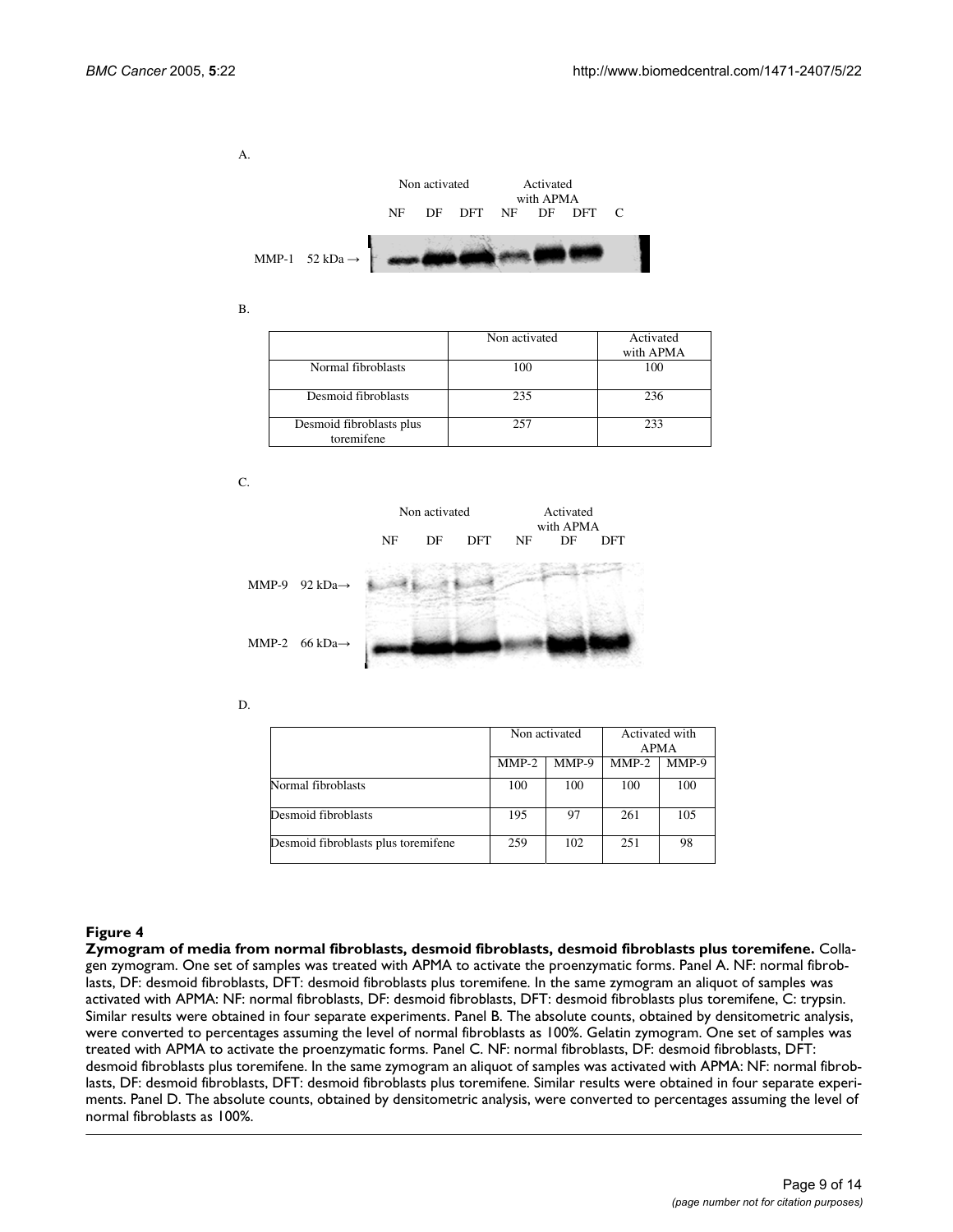| A.                           | NF DF DFT |
|------------------------------|-----------|
| MMP-1 $52$ kDa $\rightarrow$ |           |

B.

NF DF DFT

MMP-2 72 kDa→ 66 kDa→



C.

NF DF DFT

MMP-9 92 kDa $\rightarrow$ 



D.

|                                     | $MMP-1$ | $MMP-2$ | MMP-9 |
|-------------------------------------|---------|---------|-------|
| Normal fibroblasts                  | 100     | 100     | 100   |
| Desmoid fibroblasts                 | 200     | 220     | -91   |
| Desmoid fibroblasts plus toremifene | 223     | 332     |       |

## Figure 5

Western blot analysis of MMP-1, MMP-2, MMP-9 secreted into the medium. Panel A: MMP-1; panel B: MMP-2; panel C: MMP-9. The samples are as follows: NF, normal fibroblasts; DF, desmoid fibroblasts; DFT, desmoid fibroblasts plus toremifene. Similar results were obtained in four separate experiments. Panel D. The absolute counts, obtained by densitometric analysis, were converted to percentages assuming the level of normal fibroblasts as 100%. ND = not determined.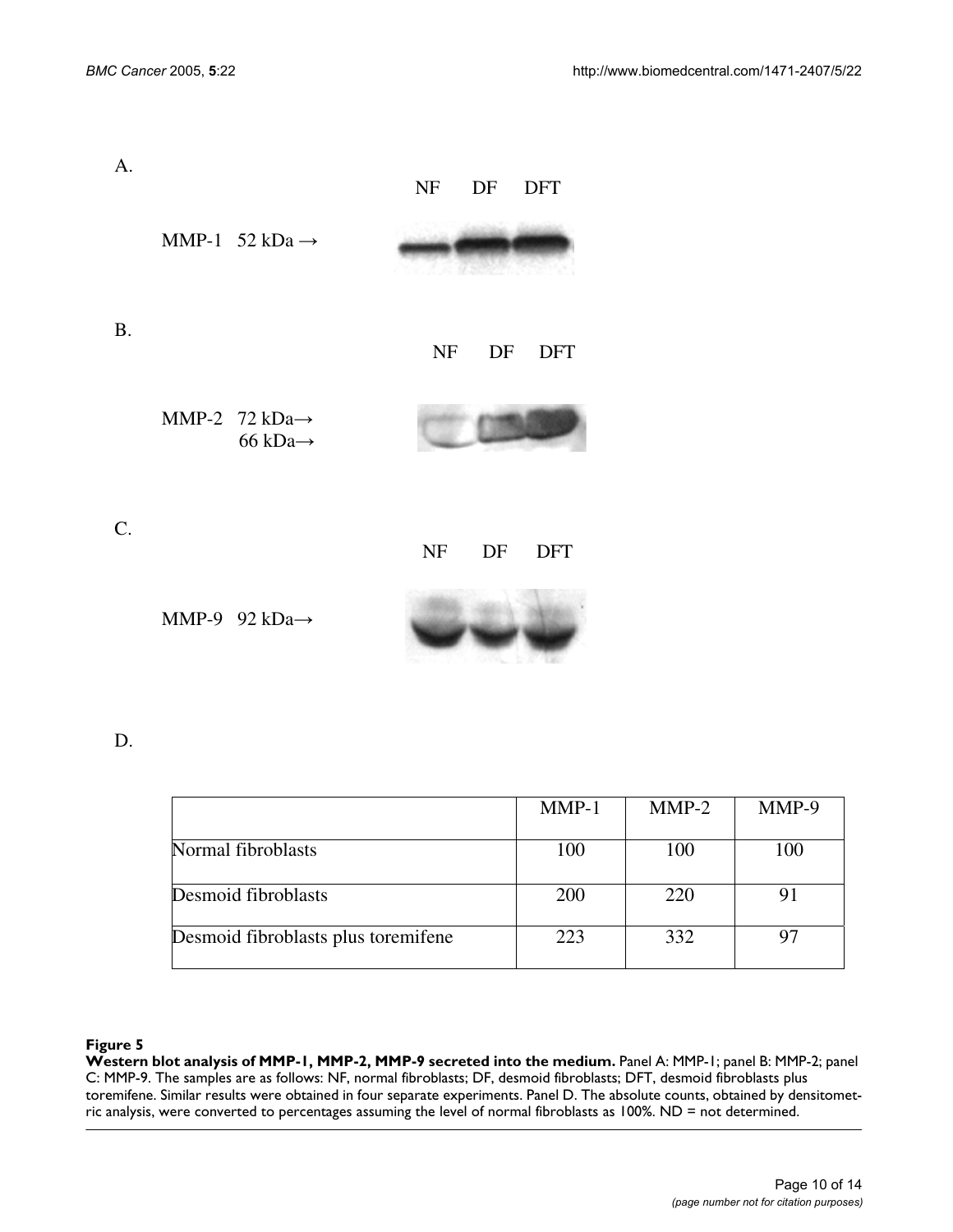toremifene (3.2 fold) compared with normal fibroblasts. No significant differences emerged in the production of MMP-9 (Fig. 5, panel C).

## *Western-blot analysis of TIMP-1 and TIMP-2*

Western blot analysis showed that desmoid fibroblasts produced about 7.2 and 3.4 fold TIMP-1 (Fig. [6](#page-11-0), panel A) and TIMP-2 respectively (Fig. [6,](#page-11-0) panel B) than normal fibroblasts. Adding toremifene to desmoid fibroblasts decreased TIMP-1 by 18%, but had no effect on TIMP-2.

## **Discussion**

Desmoid tumour is a benign non-invasive and nonmetastasising neoplasm with an abnormal ECM macromolecule deposition which is stimulated by  $TGF\beta_1$ [3,23,24]. The regulation of extracellular matrix dynamics is clearly complicated, involving a balance between the deposition of structural components such as collagen and their degradation by MMPs, i.e. collagenases and gelatinases. MMP activity is itself regulated by a variety of mechanisms, including a requirement for enzyme modification to elicit maximal enzymatic activity and the activity of specific TIMPs [25]. There is now evidence that desmoid cells undergo dramatic clinical response to toremifene, implying the drug has a direct effect upon fibroblasts. Our previous studies showed that toremifene significantly inhibited TGF $\beta_1$  activity which was six fold higher in desmoid than in normal fibroblasts [3]. As desmoid tumour is also associated with abnormal collagen production [26], in the present study we examined the rate of collagen synthesis and degradation in the presence or absence of toremifene. In our experimental conditions, type I and III collagen accumulation in the intra- and extra-cellular compartments showed no differences after 3 h of in vitro maintenance, but increased significantly more after 24 and 48 h in desmoid fibroblasts than in normal fibroblasts. No increase in collagen after 3 hours suggests its accumulation in desmoid fibroblasts is due to inhibition of degradation rather than to increased synthesis. The results are confirmed by procollagen  $\alpha_1$  (I) gene expression, which showed mRNA levels were only lower in desmoid cells treated with toremifene. Normal and desmoid fibroblasts expressed different amounts of MMPs. Several studies suggest that MMPs are overexpressed in malignant tumour progression and facilitate both local tumour invasion and metastasis [27,28]. Different MMPs may play distinct roles at different stages of tumour development [29]. They may form a network, in which a single MMP is crucial for the cleavage of certain native or partially degraded matrix components and for the activation of other latent MMPs. MMP-1 plays a pivotal role in cancer progression and poor prognosis in colon-rectal, oesophageal and gastric cancer has been correlated with high MMP-1 expression [25,30]. Nishiota [31] showed MMP-1 is expressed more strongly in the cancer front of invasion. MMP-2 is increased in cancer tissue and its over-expression is correlated with tumourrelated basement membrane degradation and vascular invasion [32,33]. Therefore inhibition of the expression or activity of only one MMP could potentially reduce peritumoural proteolytic activity and tumour invasion [34]. In this study we investigated the metalloproteinases most involved in type I collagen degradation, i.e. MMP-1 (collagenase-1), MMP-2 (gelatinase-A) and MMP-9 (gelatinase-B) and their natural inhibitors TIMP-1 and TIMP-2 [11]. Moreover TIMP-2 is 10-fold more potent than TIMP-1 against MMP-2 [11] which is involved either in the final degradation of native collagen or in the initial degradation cleaving native type I collagen to 3/4 and 1/4 fragments identical to those generated by MMP-1 [12]. Using Western blot we showed no differences in MMP-9 production, while MMP-1 and MMP-2 were higher in desmoid than in normal fibroblasts. Collagen and gelatin zymograms, in which the proteolytic enzymes were separated from TIMPs before the assay, proved the activities of collagenase MMP-1 and gelatinase MMP-2, as dosed in conditioned media, were higher in desmoid than in normal fibroblasts. However, collagenase activity, in the presence of TIMPs, was reduced in desmoid compared to normal fibroblasts as shown by the lower amount of 3/4 and 1/4 fragments of fibrillar collagen in desmoid cells. Together these results indicated the higher MMP-1 and MMP-2 activity in desmoid cells was masked by a 7-fold increase in TIMP-1 and a 3-fold increase in TIMP-2. TIMP-1 is a potent inhibitor of apoptosis in many cells types, its up-regulation protects the cells against apoptotic stimuli [35]; hence, greater number of viable cells in desmoid tumour.

Upregulation in both inhibitors of MMPs may explain why the Desmoid tumour is characterised by an abundant deposition of ECM macromolecules and is neither malignant nor invasive. Toremifene addition to desmoid fibroblasts reduced the accumulation of collagen fibres but its mechanism of action remains unclear. Toremifene increased MMP-1 and MMP-2 activity by 8% and 25% respectively and decreased TIMP-1 by 18%. Despite these modest effects type I collagen degradation in 3/4 and 1/4 fragments increased almost 4-fold.

## **Conclusion**

Our previous studies showed that  $TGF\beta_1$  was 6-fold higher in desmoid than in normal fibroblasts and that toremifene significantly reduced TGF $\beta_1$  activity and TGF $\beta_1$ membrane-receptors [3]. So the effects of toremifene on MMPs and TIMPs could be linked to its effects on  $TGF_{1}$ because the growth factor enhances organic macromolecule accumulation in the ECM via a reduction in MMP-1 and MMP-2 [36] and an increase in TIMP-1 [37], so favouring tumour mass growth through an inhibition of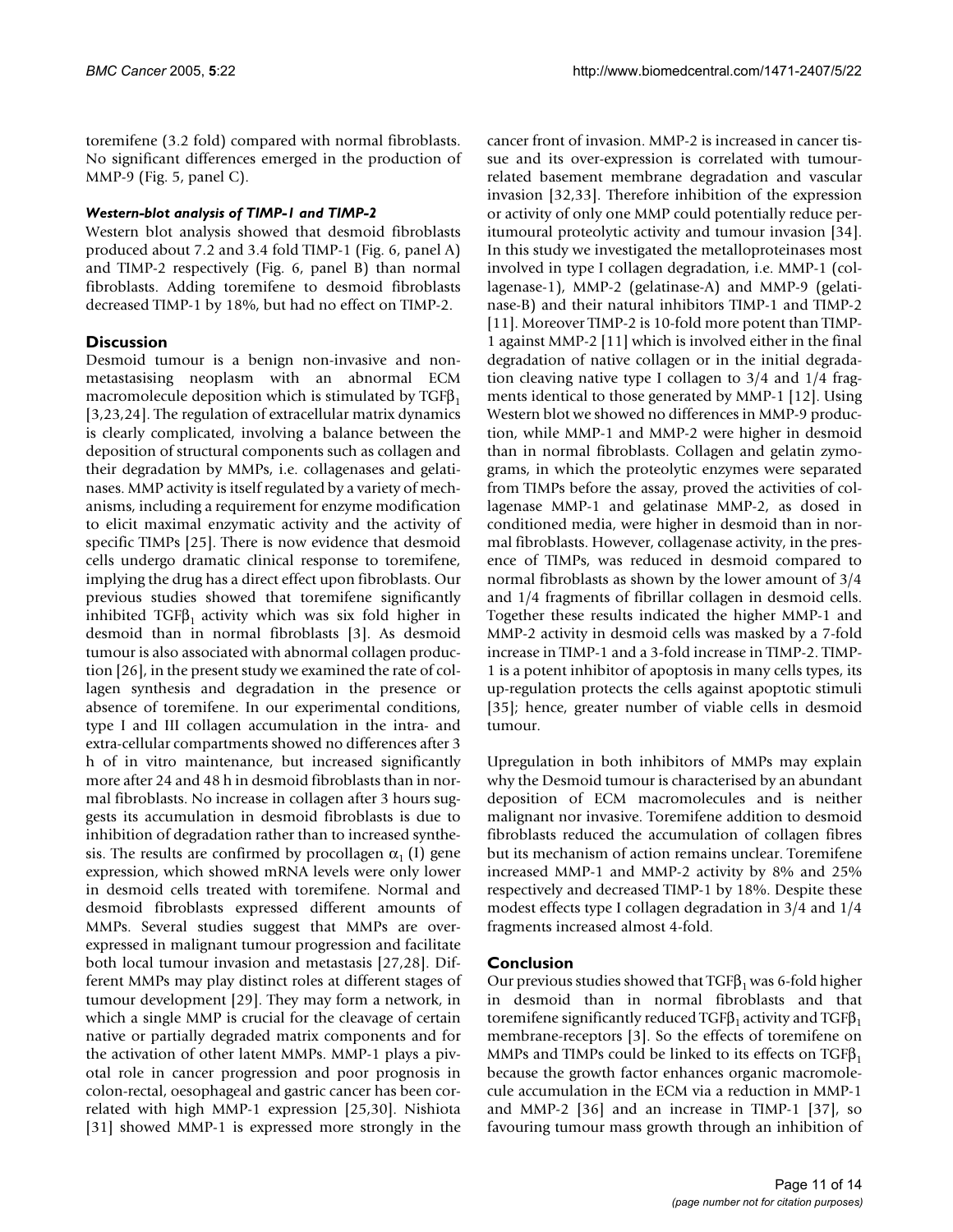<span id="page-11-0"></span>

| A.        |                                     |           | NF DF DFT |  |  |
|-----------|-------------------------------------|-----------|-----------|--|--|
|           | TIMP-1 $30 \text{ kDa} \rightarrow$ |           |           |  |  |
|           |                                     |           |           |  |  |
| <b>B.</b> |                                     | NF DF DFT |           |  |  |
|           |                                     |           |           |  |  |

TIMP-2 18 kDa  $\rightarrow$ 



C.

|                                     | TIMP-1 | TIMP-2 |
|-------------------------------------|--------|--------|
| Normal fibroblasts                  | 100    | 100    |
| Desmoid fibroblasts                 | 735    | 343    |
| Desmoid fibroblasts plus toremifene | 603    | 358    |

## Figure 6

Western blot analysis of TIMP-1 and TIMP-2 secreted into the medium. Panel A; TIMP-1. Panel B; TIMP-2. The samples are as follows: NF, normal fibroblasts; DF, desmoid fibroblasts; DFT, desmoid fibroblasts plus toremifene. Similar results were obtained in four separate experiments. Panel C. The absolute counts, obtained by densitometric analysis, were converted to percentages assuming the level of normal fibroblasts as 100%.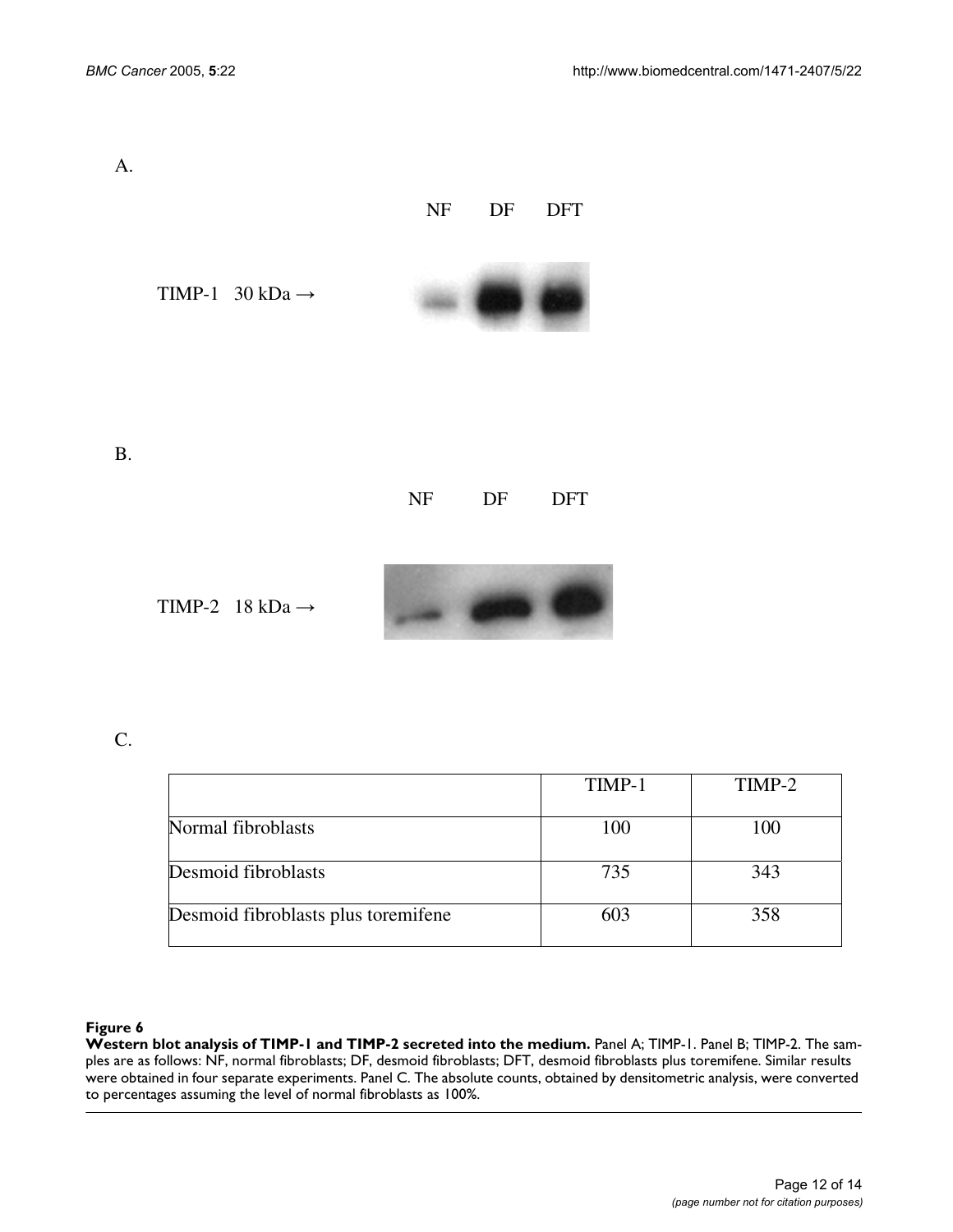ECM macromolecule degradation. In the light of these data the reduction of organic macromolecules in the ECM in the presence of toremifene can be ascribed to its inhibition not only of collagen synthesis, but also of  $TGF\beta_1$ activity. Further studies on the regulation of MMP activities may clarify the role of toremifene on ECM degradation and provide important clues about pathogenesis of desmoid tumour.

#### **Competing interests**

The author(s) declare that they have no competing interests.

## **Authors' contributions**

CB carried out collagen synthesis, collagenase activity and drafted the manuscript.

CL and GB participated in the design of the study and carried out Northern blot analysis.

LM and GG carried out RT-PCR, zimography and oestrogen receptor assay.

AB and LC carried out Western blot analysis and performed the statistical analysis.

PL conceived of the study, and participated in its design and coordination.

All authors read and approved the final manuscript.

#### **Acknowledgements**

We thank Dr. G.A. Boyd for help with the English translation.

## **References**

- 1. Eccles DM, Van Der Luijt R, Breukel C, Bullman H, Bunyan D, Fisher A, Barber J, Boulayc DU, Primrose J, Burn J, Fodde R: **[Hereditary](http://www.ncbi.nlm.nih.gov/entrez/query.fcgi?cmd=Retrieve&db=PubMed&dopt=Abstract&list_uids=8940264) [desmoid disease due to a frameshift mutation at codon 1924](http://www.ncbi.nlm.nih.gov/entrez/query.fcgi?cmd=Retrieve&db=PubMed&dopt=Abstract&list_uids=8940264) [of the APC gene.](http://www.ncbi.nlm.nih.gov/entrez/query.fcgi?cmd=Retrieve&db=PubMed&dopt=Abstract&list_uids=8940264)** *Am J Hum Genet* 1996, **59:**1193-1201.
- 2. Lewis JJ, Boland PJ, Leung DH, Woodruff JM, Brenna MF: **[The](http://www.ncbi.nlm.nih.gov/entrez/query.fcgi?cmd=Retrieve&db=PubMed&dopt=Abstract&list_uids=10363901) [enigma of desmoid tumors.](http://www.ncbi.nlm.nih.gov/entrez/query.fcgi?cmd=Retrieve&db=PubMed&dopt=Abstract&list_uids=10363901)** *Ann Surg* 1999, **229:**866-878.
- 3. Locci P, Bellocchio S, Lilli C, Marinucci L, Cagini L, Baroni T, Giustozzi G, Becchetti E: **Synthesis and secretion of transforming growth factor-**β**1 by human desmoid fibroblast cell line and its modulation by toremifene.** *J Interf Cytok Res* 2001, **21:**961-970.
- 4. Massagué J, Blain SW, Lo RS: **TGF**β **[signalling in growth control,](http://www.ncbi.nlm.nih.gov/entrez/query.fcgi?cmd=Retrieve&db=PubMed&dopt=Abstract&list_uids=11057902) [cancer and heritable disorders.](http://www.ncbi.nlm.nih.gov/entrez/query.fcgi?cmd=Retrieve&db=PubMed&dopt=Abstract&list_uids=11057902)** *Cell* 2000, **103:**295-309.
- 5. Pasque B: **[Role of TGF-beta in cancer.](http://www.ncbi.nlm.nih.gov/entrez/query.fcgi?cmd=Retrieve&db=PubMed&dopt=Abstract&list_uids=11147814)** *J Cell Physiol* 2001, **186:**53-168.
- Lilli C, Marinucci L, Bellocchio S, Ribatti D, Balducci C, Baroni T, Cagini L, Locci P: **[Effects of tranforming growth factor-b1 and](http://www.ncbi.nlm.nih.gov/entrez/query.fcgi?cmd=Retrieve&db=PubMed&dopt=Abstract&list_uids=11948458) [tumour necrosis factor-a on cultured fibroblasts from skin](http://www.ncbi.nlm.nih.gov/entrez/query.fcgi?cmd=Retrieve&db=PubMed&dopt=Abstract&list_uids=11948458) [fibroma as modulated by toremifene.](http://www.ncbi.nlm.nih.gov/entrez/query.fcgi?cmd=Retrieve&db=PubMed&dopt=Abstract&list_uids=11948458)** *Int J Cancer* 2002, **98:**824-832.
- 7. Birkedal-Hansen H, Moore WGl, Bodden MW, Windsor LJ, Birkedal-Hansen B, DeCarlo A, Engler JA: **[Matrix metalloproteinases: a](http://www.ncbi.nlm.nih.gov/entrez/query.fcgi?cmd=Retrieve&db=PubMed&dopt=Abstract&list_uids=8435466) [review.](http://www.ncbi.nlm.nih.gov/entrez/query.fcgi?cmd=Retrieve&db=PubMed&dopt=Abstract&list_uids=8435466)** *Crit Rev Oral Biol Med* 1993, **4:**197-250.
- 8. Mao D, Lee JK, VanVickle SJ, Thompson W: **Expression of collagenase-3 (MMP-13) in human abdominal aortic aneurysms and vascular smooth muscle cells in culture.** *Biochem Bioph Res Co* 1999, **261:**904-910.
- 9. Kahari VM, Saarialho-Kere U: **[Matrix metalloproteinases and](http://www.ncbi.nlm.nih.gov/entrez/query.fcgi?cmd=Retrieve&db=PubMed&dopt=Abstract&list_uids=10219712) [their inhibitors in tumour growth and invasion.](http://www.ncbi.nlm.nih.gov/entrez/query.fcgi?cmd=Retrieve&db=PubMed&dopt=Abstract&list_uids=10219712)** *Ann Med* 1999, **31:**34-35.
- 10. Shapiro SD: **Matrix metalloproteinase degradation of extracellular matrix: biological consequences.** *Curr Opin Cell Bio* 1998, **10:**602-608.
- 11. Veli-Matti K, Saarialho-Kere U: **Matrix metalloproteinases and their inhibitors in tumour growth and invasion.** *Ann Med* 1999, **31:**34-45.
- 12. Aimes RT, Quigley JP: **[Matrix metalloproteinase is an intersti](http://www.ncbi.nlm.nih.gov/entrez/query.fcgi?cmd=Retrieve&db=PubMed&dopt=Abstract&list_uids=7890717)[tial collagenase.](http://www.ncbi.nlm.nih.gov/entrez/query.fcgi?cmd=Retrieve&db=PubMed&dopt=Abstract&list_uids=7890717)** *J Biol Chem* 1995, **270:**5872-5876.
- 13. Gomez DE, Alonso DF, Yoshiji H, Thorgeirsson UP: **[Tissue inhibi](http://www.ncbi.nlm.nih.gov/entrez/query.fcgi?cmd=Retrieve&db=PubMed&dopt=Abstract&list_uids=9352216)[tors of metalloproteinases: structure, regulation and biolog](http://www.ncbi.nlm.nih.gov/entrez/query.fcgi?cmd=Retrieve&db=PubMed&dopt=Abstract&list_uids=9352216)[ical functions.](http://www.ncbi.nlm.nih.gov/entrez/query.fcgi?cmd=Retrieve&db=PubMed&dopt=Abstract&list_uids=9352216)** *Eur J Cell Biol* 1997, **74:**111-122.
- 14. Eickelberg O, Kohler E, Reichenberger F, Bertschin S, Woodtli T, Erne P, Perruchoud AP, Roth M: **Extracellular matrix deposition by primary human lung fibroblasts in response to TGF-**β**1 and TGF-**β**3.** *Am J Physiol* 1999, **276:**814-824.
- 15. Brooks MD, Ebbs SR, Colletta AA, Baum M: **Desmoid tumours treated with triphenylethylenes.** *Eur J Cancer* 1992, **28:**1014-1018.
- 16. Serpell JW, Paddle Ledinek JE, Johnson WR: **[Modification of](http://www.ncbi.nlm.nih.gov/entrez/query.fcgi?cmd=Retrieve&db=PubMed&dopt=Abstract&list_uids=8678875) [growth of desmoid tumours in tissue culture by anti-oestro](http://www.ncbi.nlm.nih.gov/entrez/query.fcgi?cmd=Retrieve&db=PubMed&dopt=Abstract&list_uids=8678875)[genic substances: a preliminary report.](http://www.ncbi.nlm.nih.gov/entrez/query.fcgi?cmd=Retrieve&db=PubMed&dopt=Abstract&list_uids=8678875)** *Aust N Z J Surg* 1996, **66:**457-463.
- 17. Webster DF, Harvey WA: **[A quantitative assay for collagen syn](http://www.ncbi.nlm.nih.gov/entrez/query.fcgi?cmd=Retrieve&db=PubMed&dopt=Abstract&list_uids=495986)[thesis in micro-well fibroblast cultures.](http://www.ncbi.nlm.nih.gov/entrez/query.fcgi?cmd=Retrieve&db=PubMed&dopt=Abstract&list_uids=495986)** *Anal Biochem* 1979, **96:**220-224.
- 18. Chomczynski P, Sacchi N: **[Single step method of RNA isolation](http://www.ncbi.nlm.nih.gov/entrez/query.fcgi?cmd=Retrieve&db=PubMed&dopt=Abstract&list_uids=2440339) [by acid guanidinium thiocyanate-phenol-chloroform](http://www.ncbi.nlm.nih.gov/entrez/query.fcgi?cmd=Retrieve&db=PubMed&dopt=Abstract&list_uids=2440339) [extraction.](http://www.ncbi.nlm.nih.gov/entrez/query.fcgi?cmd=Retrieve&db=PubMed&dopt=Abstract&list_uids=2440339)** *Anal Biochem* 1987, **162:**156-159.
- 19. Khorramizadeh MR, Tredget EE, Telasky C, Shen Q, Ghahary A: **[Aging differentially modulates the expression of collagen](http://www.ncbi.nlm.nih.gov/entrez/query.fcgi?cmd=Retrieve&db=PubMed&dopt=Abstract&list_uids=10391129) [and collagenase in dermal fibroblasts.](http://www.ncbi.nlm.nih.gov/entrez/query.fcgi?cmd=Retrieve&db=PubMed&dopt=Abstract&list_uids=10391129)** *Mol Cell Biochem* 1999, **194:**99-108.
- 20. Gogly B, Groult N, Hornebeck W, Godeau G, Pellat B: **Collagen zymography as a sensitive and specific technique for the determination of subpicogram levels of interstitial collagenase.** *Anal Bioch* 1998, **255:**211-216.
- 21. Laemmli UK: **[Cleavage of structural proteins during the](http://www.ncbi.nlm.nih.gov/entrez/query.fcgi?cmd=Retrieve&db=PubMed&dopt=Abstract&list_uids=5432063) [assembly of the head of bacteriophage T4.](http://www.ncbi.nlm.nih.gov/entrez/query.fcgi?cmd=Retrieve&db=PubMed&dopt=Abstract&list_uids=5432063)** *Nature* 1970, **227:**680-685.
- 22. Lowry OH, Rosebrough NJ, Farr AJ, Randall RJ: **[Protein measure](http://www.ncbi.nlm.nih.gov/entrez/query.fcgi?cmd=Retrieve&db=PubMed&dopt=Abstract&list_uids=14907713)[ment with the folin phenol reagent.](http://www.ncbi.nlm.nih.gov/entrez/query.fcgi?cmd=Retrieve&db=PubMed&dopt=Abstract&list_uids=14907713)** *J Biol Chem* 1951, **193:**265-275.
- 23. Bodo M, Carinci P, Baroni T, Bellucci C, Giammarioli C, Pezzetti F, Becchetti E: **Role of growth factors on extracellular matrix production by chick embryo fibroblasts in vitro. Antagonist effect of TGF-**β **[through the control of IL-1 and IL-1Ra](http://www.ncbi.nlm.nih.gov/entrez/query.fcgi?cmd=Retrieve&db=PubMed&dopt=Abstract&list_uids=9619373) [secretion.](http://www.ncbi.nlm.nih.gov/entrez/query.fcgi?cmd=Retrieve&db=PubMed&dopt=Abstract&list_uids=9619373)** *Cytokine* 1998, **10:**353-360.
- 24. Locci P, Baroni T, Lilli C, Martinese D, Marinucci L, Bellocchio S, Calvitti M, Becchetti E: **TGF-**β **and TGF-**α**[, antagonist effect in](http://www.ncbi.nlm.nih.gov/entrez/query.fcgi?cmd=Retrieve&db=PubMed&dopt=Abstract&list_uids=10235392) [vitro on extracellular matrix accumulation by chick skin](http://www.ncbi.nlm.nih.gov/entrez/query.fcgi?cmd=Retrieve&db=PubMed&dopt=Abstract&list_uids=10235392) [fibroblasts at two distinct embryonic stages.](http://www.ncbi.nlm.nih.gov/entrez/query.fcgi?cmd=Retrieve&db=PubMed&dopt=Abstract&list_uids=10235392)** *Int J Dev Biol* 1999, **43:**157-165.
- 25. Murray GI, Duncan ME, Arbuckle E, Melvin WT, Tothergill JE: **[Matrix](http://www.ncbi.nlm.nih.gov/entrez/query.fcgi?cmd=Retrieve&db=PubMed&dopt=Abstract&list_uids=9824606) [metalloproteinases and their inhibitors in gastric cancer.](http://www.ncbi.nlm.nih.gov/entrez/query.fcgi?cmd=Retrieve&db=PubMed&dopt=Abstract&list_uids=9824606)** *Gut* 1998, **43:**791-797.
- 26. Naito Y, Ohori K, Tanaka M, Kamo T, Baba S, Hori T, Hashizume K, Sugimura H: **[Collagen and elastin synthesis by desmoid](http://www.ncbi.nlm.nih.gov/entrez/query.fcgi?cmd=Retrieve&db=PubMed&dopt=Abstract&list_uids=9736407) [tumour in vitro.](http://www.ncbi.nlm.nih.gov/entrez/query.fcgi?cmd=Retrieve&db=PubMed&dopt=Abstract&list_uids=9736407)** *Pathol Int* 1998, **48:**603-610.
- 27. Johnsen M, Lund LR, Romer J, Almholt K, Dano K: **[Cancer invasion](http://www.ncbi.nlm.nih.gov/entrez/query.fcgi?cmd=Retrieve&db=PubMed&dopt=Abstract&list_uids=9818179) [and tissue remodelling: common themes in proteolytic](http://www.ncbi.nlm.nih.gov/entrez/query.fcgi?cmd=Retrieve&db=PubMed&dopt=Abstract&list_uids=9818179) [matrix degradation.](http://www.ncbi.nlm.nih.gov/entrez/query.fcgi?cmd=Retrieve&db=PubMed&dopt=Abstract&list_uids=9818179)** *Curr Opin Cell Biol* 1998, **10:**667-671.
- 28. Schmalfeldt B, Prechtel D, Harting K, Spathe K, Rutke S, Konik E, Fridman R, Berger U, Schmitt M, Kuhn W, Lengyel E: **[Increased expres](http://www.ncbi.nlm.nih.gov/entrez/query.fcgi?cmd=Retrieve&db=PubMed&dopt=Abstract&list_uids=11489818)[sion of matrix metalloproteinases \(MMP\)-2, MMP-9, and the](http://www.ncbi.nlm.nih.gov/entrez/query.fcgi?cmd=Retrieve&db=PubMed&dopt=Abstract&list_uids=11489818) urokinase-type plasminogen activator is associated with pro[gression from benign to advanced ovarian cancer.](http://www.ncbi.nlm.nih.gov/entrez/query.fcgi?cmd=Retrieve&db=PubMed&dopt=Abstract&list_uids=11489818)** *Clin Cancer Res* 2001, **7:**2396-2404.
- 29. Nemeth JA, Yousif R, Herzog M, Che M, Upadhyay J, Shekarriz B, Bhagat S, Mullins C, Fridman R, Cher ML: **[Matrix metalloprotein](http://www.ncbi.nlm.nih.gov/entrez/query.fcgi?cmd=Retrieve&db=PubMed&dopt=Abstract&list_uids=11773278)[ase activity, bone matrix turnover, and tumor cell prolifera](http://www.ncbi.nlm.nih.gov/entrez/query.fcgi?cmd=Retrieve&db=PubMed&dopt=Abstract&list_uids=11773278)[tion in prostate cancer bone metastasis.](http://www.ncbi.nlm.nih.gov/entrez/query.fcgi?cmd=Retrieve&db=PubMed&dopt=Abstract&list_uids=11773278)** *Cancer Spectrum* 2002, **94:**17-25.